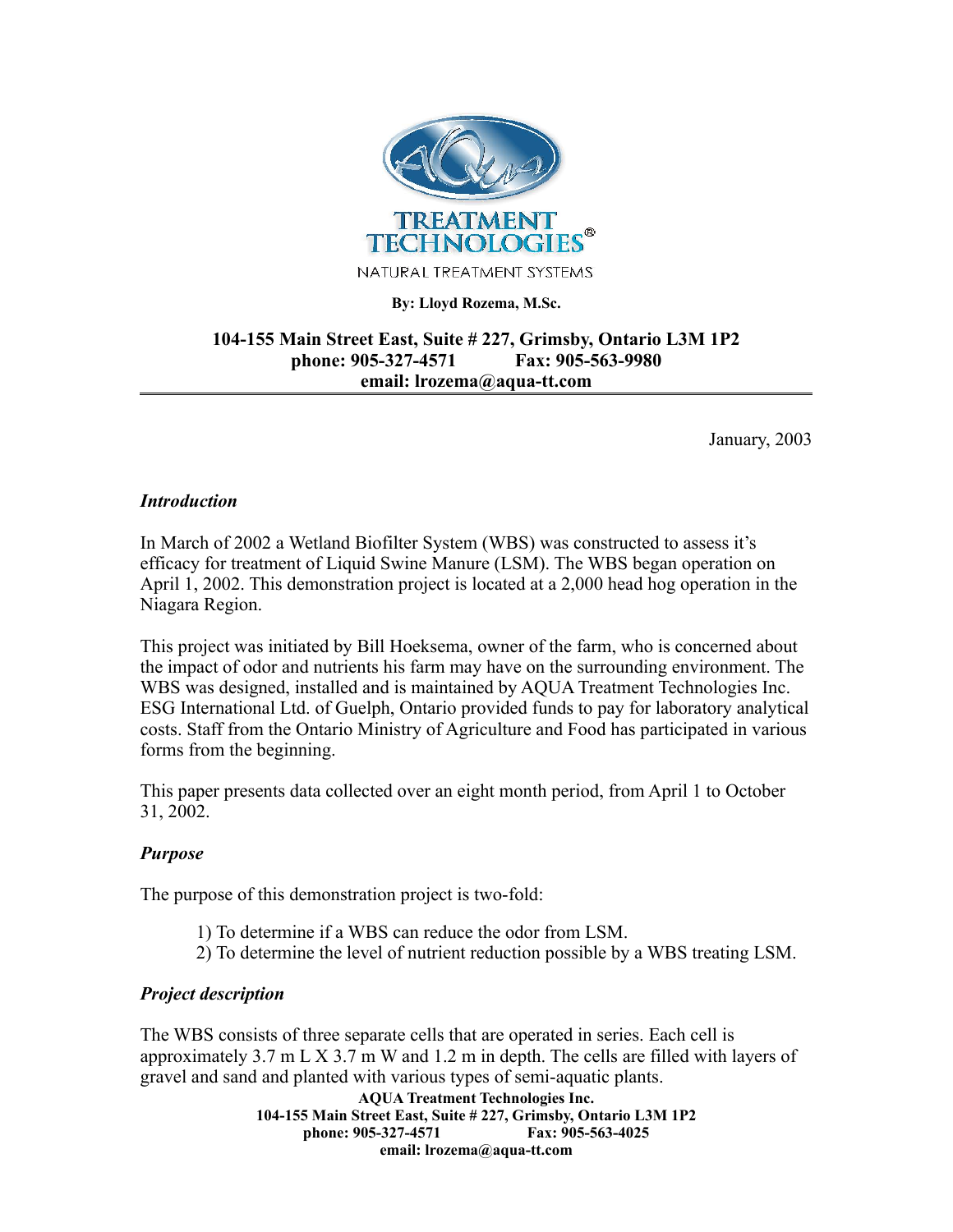Originally LSM was pumped from the existing concrete storage lagoon and applied to the first cell in series. On July 19 a 10,000 L concrete septic tank was installed in an effort to reduce the suspended solids entering cell 1 of the WBS. Currently LSM receives primary treatment within this septic tank prior to being applied to cell 1 of the WBS. Discharge water from cell one is then applied to cell 2 and water from cell 2 is applied to cell 3 from where it is discharged back into the lagoon.

The WBS is being loaded at approximately 30  $L/m^2$ /day or 1,200  $L/day$ .

# *Sampling protocol*

Samples are collected every two weeks from the lagoon and effluent from each of the three cells. The samples are analyzed for BOD, suspended solids, phosphorus (TP  $\&$ phosphate), nitrogen (TKN,  $NO<sub>3</sub>$  & NH<sub>3</sub>) and E. coli.

# *Results*

*Odor -* The WBS is capable of significant odor reduction. The effluent from the WBS can be described as being a dark, tea colored water with an 'earthy' smell. There is little evidence of the typical 'swine' odor in the effluent from cell 3.

*Nutrients -* The WBS is capable of significantly reducing typical waste water pollutant parameters. Table 1 presents a statistical summary of the data presented in figures 1 through 7. The  $BOD_5$  is being reduced by an average of 89%, suspended solids by 95%, total phosphorus by 88%, and E. coli by 99%. The reduction of total nitrogen required a 'maturation' period of approximately 2 - 3 months. As the WBS matured the reduction of total nitrogen rose from approximately 5% to 50% . As of the end of June greater than 94% of the ammonia is being converted into nitrate and nitrogen gases.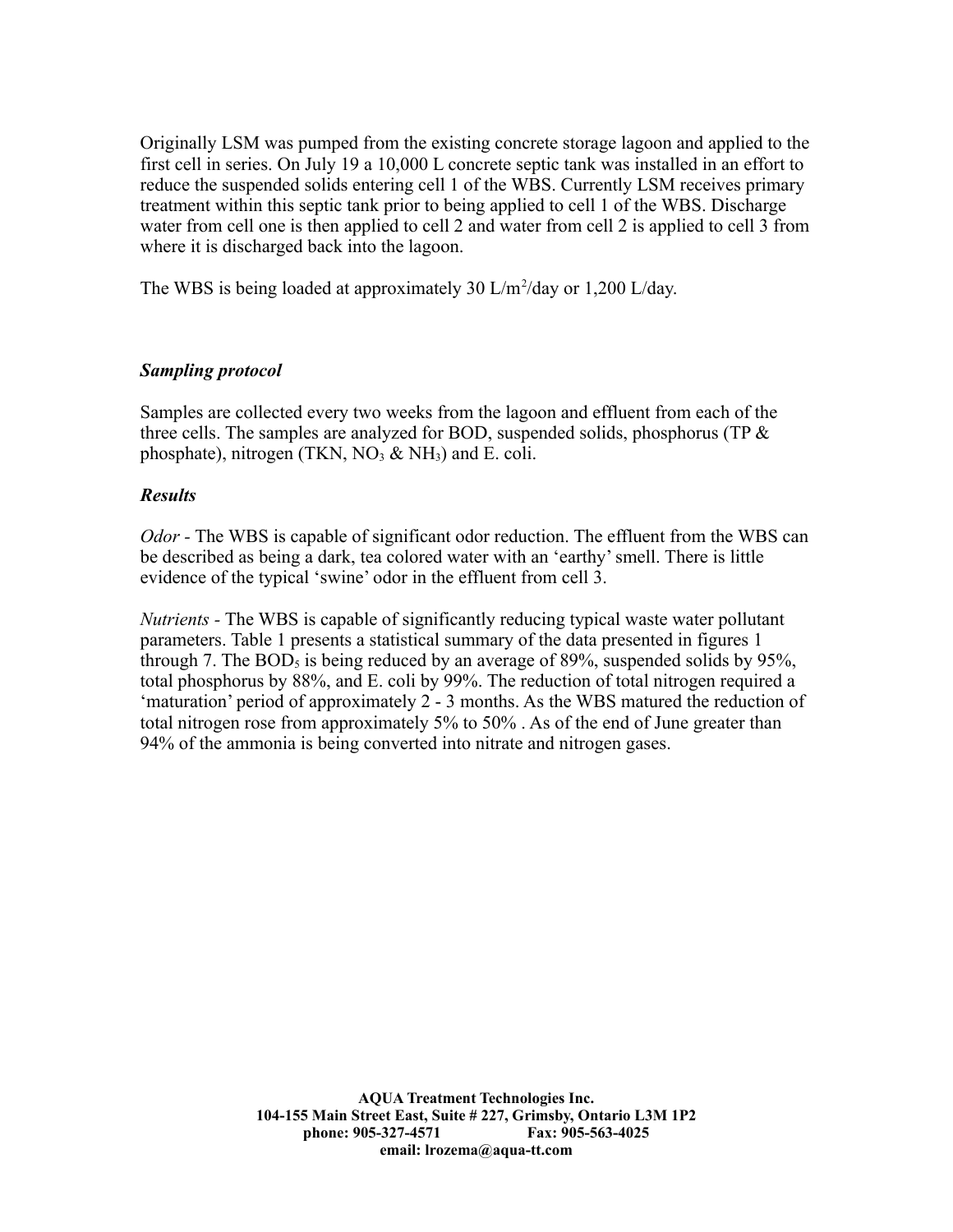**Table 1.** Average pollutant concentration of the influent to cell 1 and effluent from cell 3 with average % reductions from April 1 to October 31, 2002.

|                                                         | Influent (mg/L) | effluent (mg/L) % reduction |       |
|---------------------------------------------------------|-----------------|-----------------------------|-------|
| <b>BOD</b>                                              | 1,967.70        | 159.60                      | 89.17 |
| suspended solids                                        | 2,900.20        | 33.20                       | 95.14 |
| total phosphorus                                        | 62.28           | 4.76                        | 88.36 |
| total nitrogen                                          | 1,307.06        | 754.30                      | 41.58 |
| ammonia & ammonium                                      | 1,117.40        | 353.89                      | 70.29 |
| (NH3 effluent concentration after system<br>maturation) |                 | 61.27                       | 94.52 |
| nitrate                                                 | 0.66            | 4 0 2 . 5 2                 | N / A |
| <b>TKN</b>                                              | 1,306.40        | 351.78                      | 72.41 |
| e. coli (cfu/ 100 mL)                                   | 85,780.00       | 294.67                      | 99.00 |

**Figure 1.** Liquid Swine Manure BOD<sub>5</sub> influent concentration versus Wetland Biofilter effluent concentration (cell 3) from April1, 2002 to October 31, 2002 in mg/L.



**AQUA Treatment Technologies Inc. 104-155 Main Street East, Suite # 227, Grimsby, Ontario L3M 1P2 phone: 905-327-4571 Fax: 905-563-4025 email: lrozema@aqua-tt.com**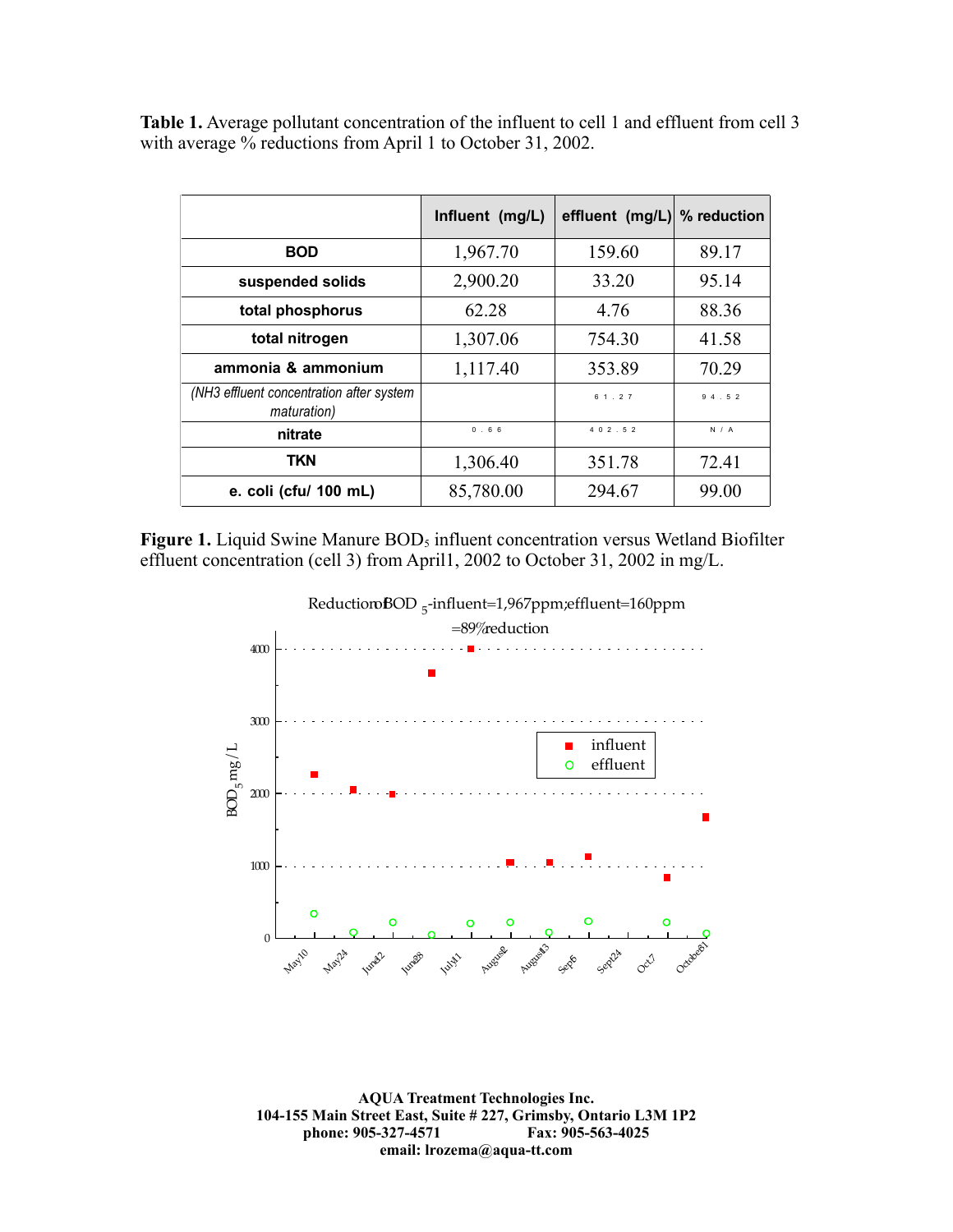**Figure 2.** Liquid Swine Manure suspended solids influent concentration versus Wetland Biofilter effluent concentration (cell 3) from April1, 2002 to October 31, 2002 in mg/L.



**Figure 3.** Liquid Swine Manure total phosphorus influent concentration versus Wetland Biofilter effluent concentration (cell 3) from April1, 2002 to October 31, 2002 in mg/L.



**phone: 905-327-4571 Fax: 905-563-4025 email: lrozema@aqua-tt.com**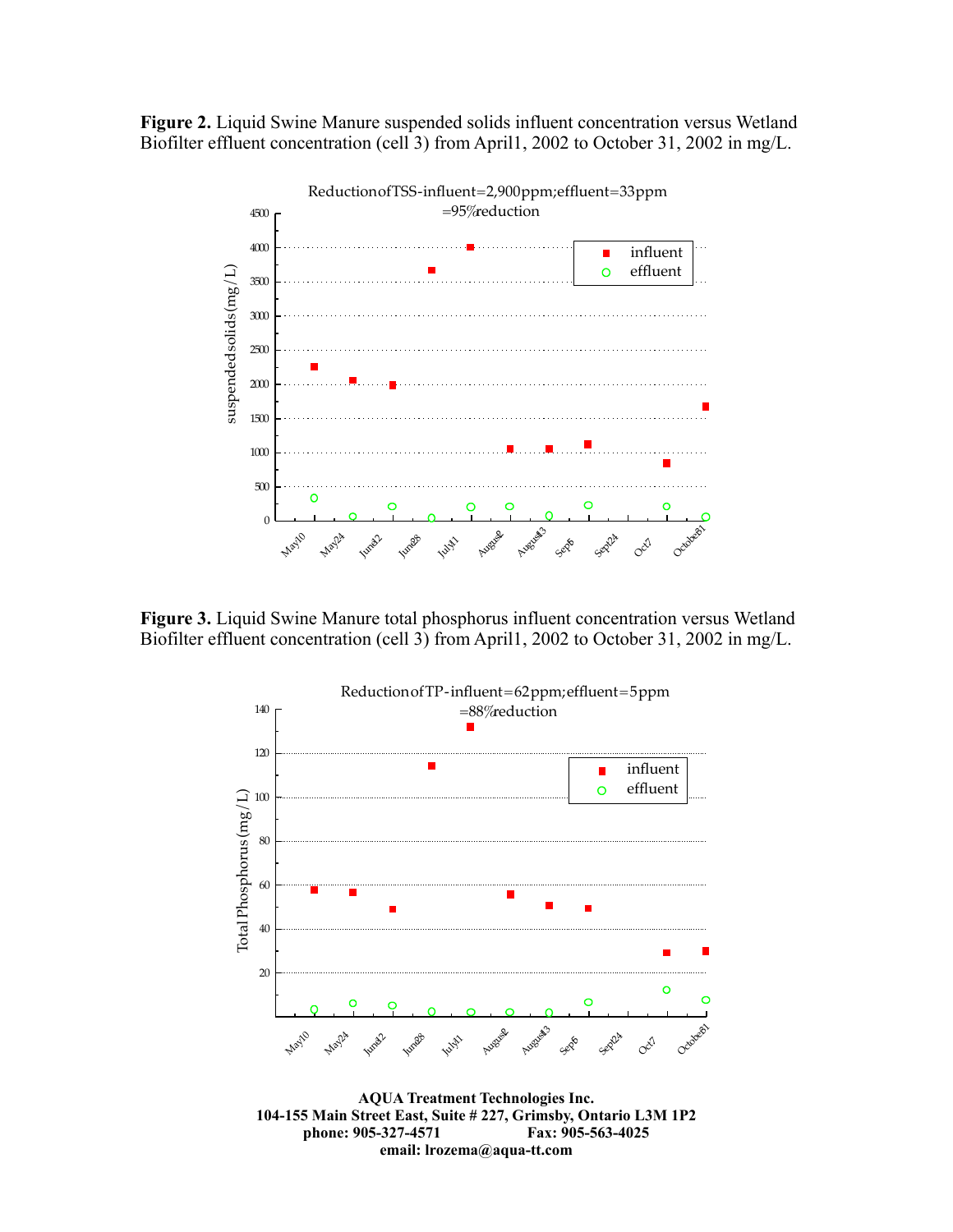



**Figure 5.** Liquid Swine Manure total ammonia & ammonium influent concentration versus Wetland Biofilter effluent concentration (cell 3) from April1, 2002 to October 31, 2002 in mg/L.



**104-155 Main Street East, Suite # 227, Grimsby, Ontario L3M 1P2 phone: 905-327-4571 Fax: 905-563-4025 email: lrozema@aqua-tt.com**